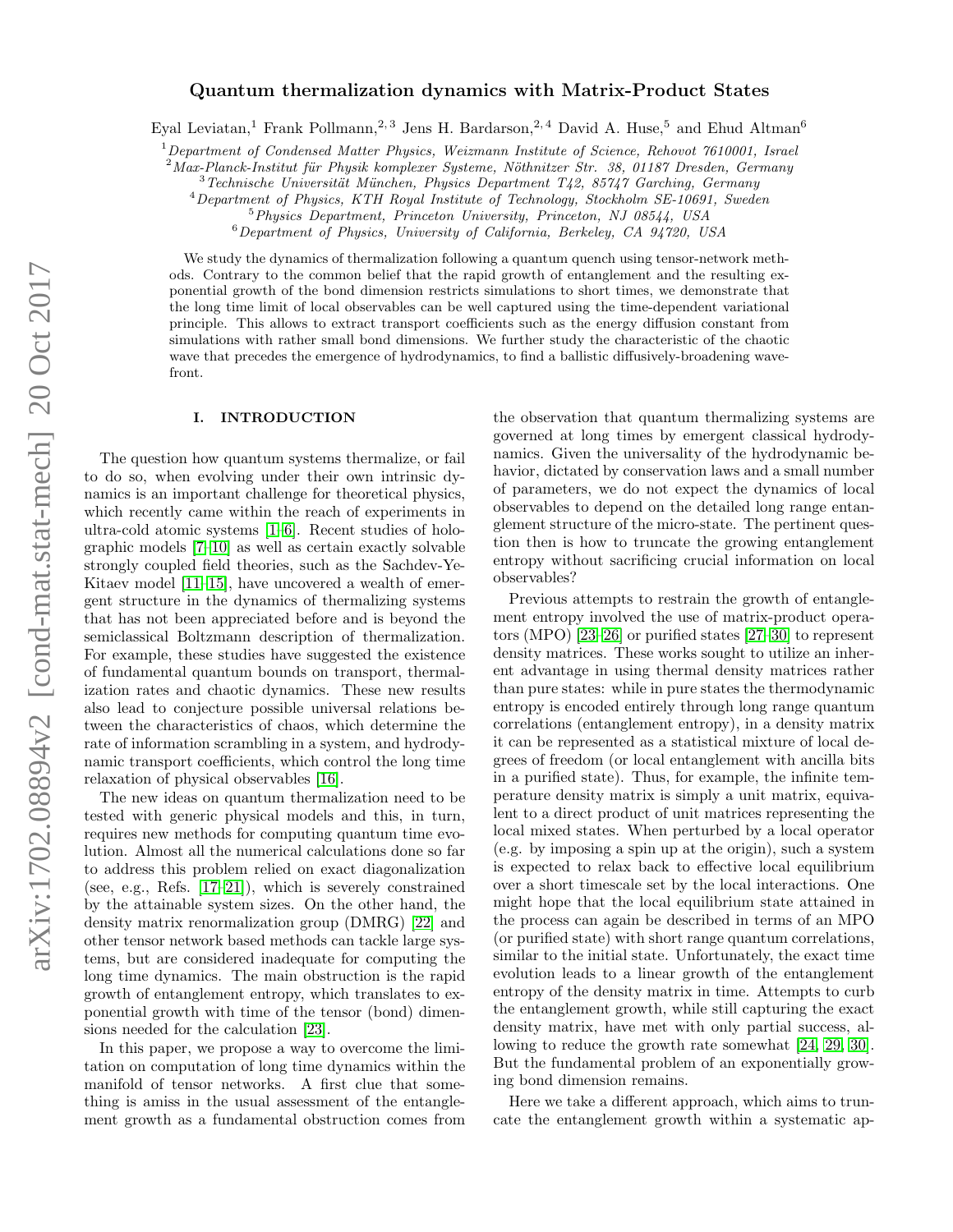proximation, rather than attempting to capture the exact dynamics. To this end we employ the time dependent variational principle (TDVP) [\[31,](#page-6-16) [32\]](#page-6-17) to time-evolve matrix product states (MPS) [\[33\]](#page-6-18) within a space of fixed bond dimension  $\chi$ , using an efficient algorithm proposed by Haegemann  $et \ al.$  [\[34,](#page-6-19) [35\]](#page-6-20) (see also [\[36,](#page-6-21) [37\]](#page-6-22)). The entanglement entropy in this approach is capped by  $log \chi$ . Hence, the MPS is not even a nearly approximate description of the micro-state, which would naturally evolve to volume law entanglement entropy. In the language of time dependent MPS calculations, the truncation error is bound to become large after a short time.

Why then should the TDVP scheme nonetheless capture the long time dynamics of thermalizing systems? A crucial feature for our purpose is that the TDVP respects conservation laws regardless of the truncation. This is in contrast to the common time dependent DMRG methods (such as the time evolving block decimation (TEBD) [\[38\]](#page-6-23)) which violate them when the truncation error becomes large. Indeed the TDVP generates nonlinear classical dynamics in the variational manifold, driven by a classical Hamiltonian having the same symmetries as the original quantum Hamiltonian. Because such nonlinear dynamics is generically chaotic, the hydrodynamic behavior of local observables is guaranteed to emerge at long times even if we only keep a small bond dimension. Of course, we are not guaranteed a priori that the hydrodynamics in this scheme is governed by the correct transport coefficients. On physical grounds, however, we expect that these are determined by quantum processes that occur on rather short scales related to the short thermalization time and possibly the thermal coherence length. Such processes can in principle be captured by MPS with finite bond dimension. Increasing the bond dimension of the variational family of states allows to systematically improve the calculation and to assess the accuracy of the result by checking for convergence with  $\chi$ .

To test the new approach, we consider the dynamics of the Ising chain with both longitudinal and transverse fields:

<span id="page-1-1"></span>
$$
H = J \sum_{i=0}^{N-1} S_i^x S_{i+1}^x + h_x \sum_{i=0}^N S_i^x + h_z \sum_{i=0}^N S_i^z.
$$
 (1)

Here  $S_i^{\alpha}$  are spin-1/2 operators defined on site *i*. This model, in a regime of parameters far from any integrable point, is commonly used as a testbed for thermalization dynamics [\[39,](#page-6-24) [40\]](#page-6-25). A simplifying feature is the low symmetry, which leaves energy as the only conserved quantity. In our calculations  $N = 100$  (i.e., the chain length is 101 sites) and we use the coupling constants  $\{J, h_x, h_z\} = \{1, 0.25, -0.525\}$ , for which the system is indeed far from any integrable point and shows fast thermalization [\[39\]](#page-6-24).

We use the TDVP to compute the dynamics induced by the application of a local perturbation to a thermal ensemble of initial states, as explained in more detailed below. We compute two types of quantities: First, we look



<span id="page-1-0"></span>FIG. 1. (a) The entanglement entropy  $S_{VN}$  of a bi-partition at site  $N/2$  following a quantum quench to an initial ensemble of random product states. As expected the entropy increases linearly in time and saturates to a value roughly equal to  $log<sub>2</sub>$ of the bond dimension  $\chi$ . (b) Relaxation dynamics of the perturbed middle spin in the same calculation. A fast decay which leads to local equilibration is seen at short times followed by a slow hydrodynamic (diffusive) tail decaying as √  $1/\sqrt{t}$ . The inset shows the decay on a log-log scale emphasizing the long time tail.

at relaxation of local observables following the quench to find the expected long time tail associated with energy diffusion. From this we extract the energy diffusion coefficient, which shows excellent convergence with increasing bond dimension  $\chi$ . Second, we compute a diagnostic of chaos closely related to out-of-time-order correlations. We find a chaotic front that propagates ballistically in the system, but broadens in time diffusively. This behavior is in agreement with results obtained within a model of spin chains evolved with random local unitaries [\[41,](#page-6-26) [42\]](#page-6-27).

### II. METHOD

We now describe the application of the TDVP approach to the problem in some more detail. As mentioned, the TDVP imposes classical dynamics in a phase space defined by the parameters of a variational state  $|\psi(\alpha)\rangle$  through the effective Lagrangian:

$$
\mathcal{L}[\alpha, \dot{\alpha}] = \langle \psi[\alpha] | i \partial_t | \psi[\alpha] \rangle - \langle \psi[\alpha] | H | \psi[\alpha] \rangle. (2)
$$

In our context the variational manifold is the space of MPS with fixed bond dimension  $\chi$ :

$$
|\psi[\alpha]\rangle = \sum_{\sigma_0\cdots\sigma_N} A^0_{\sigma_0}\cdots A^N_{\sigma_N} |\sigma_0\cdots\sigma_N\rangle.
$$
 (3)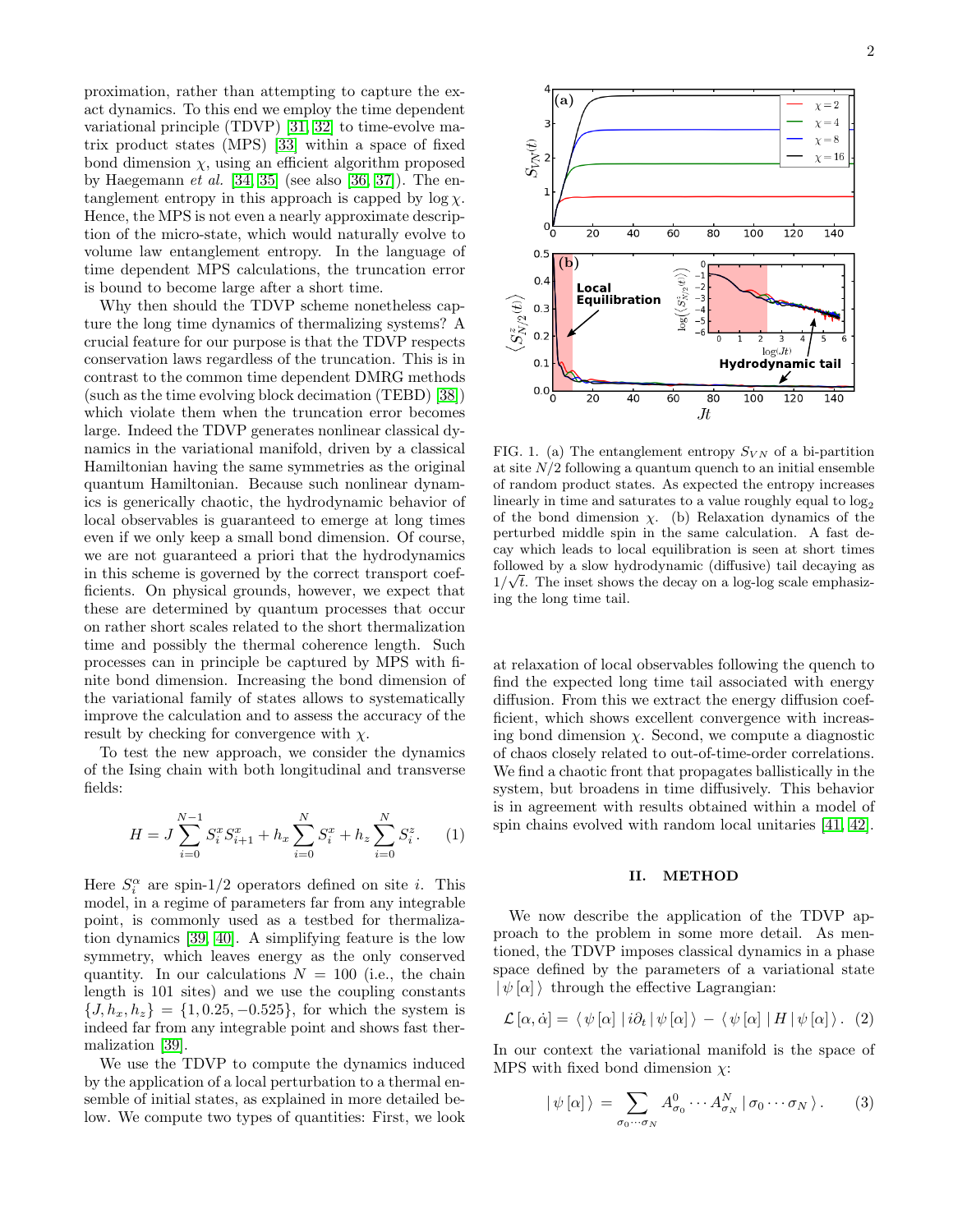The variational time evolution is implemented in each time step  $\delta t$  through the application of effective *single* site evolution operators on all the matrices  $A_{\sigma_0}^0$  to  $A_{\sigma_N}^N$ in succession, as described in Ref. [\[35\]](#page-6-20). The effective single site evolution operator is obtained from an effective single site Hamiltonian generated by contracting, from both sides, the underlying Hamiltonian with the truncated MPS having the matrix corresponding to that site removed.

Our goal is to compute the evolution of a local perturbation applied to a thermal ensemble. Thus, we compute time dependent quantities following a quench as averages over an ensemble of initial states. The initial states are chosen to represent the suitable canonical ensemble, perturbed by the application of a local operator on the middle of the chain.

As a first demonstration of the method we start from a sample of random product states with the direction of the spin on each site chosen independently from a uniform distribution on the Bloch sphere. At this point the ensemble represents the infinite temperature state. The ensemble is quenched by the application of the single site operator  $S_{N/2}^+$  on the middle site of the chain (followed by normalization) for every state in the ensemble. The states of the quenched ensemble are then evolved using the TDVP scheme with a given fixed bond dimension  $\chi$ .

Fig. [1\(](#page-1-0)a) shows the average Von-Neumann entanglement entropy for a bi-partition of the evolved states at site  $N/2$ . Here we define the Von-Neumann entanglement entropy of a subregion A to be  $S_{VN} = \text{tr}\rho_A \log_2 \rho_A$ . This half-system entanglement entropy is seen to grow linearly in time and saturate to a value proportional to the bond dimension  $S_{VN}(\infty) \sim \log_2 \chi$  (upto a small shift). Hence the curves corresponding to different values of  $\chi$  depart strongly from each other. In contrast the relaxation of the local operator  $S_{N/2}^z$  on the quenched site, seen in Fig. [1\(](#page-1-0)b), has quantitatively the same behavior for the different values of  $\chi$ .

We see two stages in the relaxation of  $S_{N/2}^z$ . First is a rapid decay of the expectation value as the system reaches local thermal equilibrium in a few microscopic time units. The second stage, seen more clearly in the inset of Fig. [1\(](#page-1-0)b) is a power law decay of the residual spin expectation value. This is the expected hydrodynamic long time tail. Note that  $S^z$  is not conserved, the hydrodynamic tail arises because this operator has a finite overlap with the energy density; it is a manifestation of energy diffusion in the system. This is a first demonstration that such long time thermalization dynamics can be captured accurately using low entanglement states.

For a more accurate study of the thermalization dynamics in what follows we use a different ensemble of initial states. Instead of taking a sample of random product states we consider fully random MPS of fixed bond dimension  $\chi$  right at the outset. That is, we do not restrict the initial states to be product states. This has the advantage that each state of this ensemble is in itself more representative of the infinite temperature state as



<span id="page-2-0"></span>FIG. 2. (a) Decay of the energy on the middle site of the chain after the quench agrees perfectly with a diffusive decay √ as  $\sim 1/\sqrt{t}$ . This plot corresponds to a 101 site chain and bond dimension  $\chi = 32$ . Similar behavior is seen for different  $\chi$ . (b) The diffusion constant extracted from the energy relaxation computed with different bond dimensions shows convergence beyond  $\chi \approx 4$ .

it typically corresponds to the maximal entanglement entropy for the given  $\chi$ . This facilitates faster convergence with sample size. As before, the quench operator  $S^+_{N/2}$ is applied to the middle site for every state (followed by normalization) to produce the ensemble of initial states.

Before proceeding we note that it is possible to similarly study a quench of a finite temperature state. This is done by evolving the random MPS in imaginary time (and normalizing the state) before applying the quench operator. In this paper, however, we we focus on thermalization and chaotic dynamics at infinite temperature.

## III. ENERGY DIFFUSION

The diffusive tail observed in the relaxation of a local observable emerges because that observable has a finite overlap with the local energy. The perturbation  $S^+_{N/2}$ applied to the thermal state has injected energy locally to the middle of the chain. Because of energy conservation, this excess energy is expected to spread out diffusively away from the perturbed site at long times with a profile:

<span id="page-2-1"></span>
$$
E(x,t) = \frac{E_0}{\sqrt{2\pi Dt}} \exp\left[-\frac{x^2}{2Dt}\right],
$$
 (4)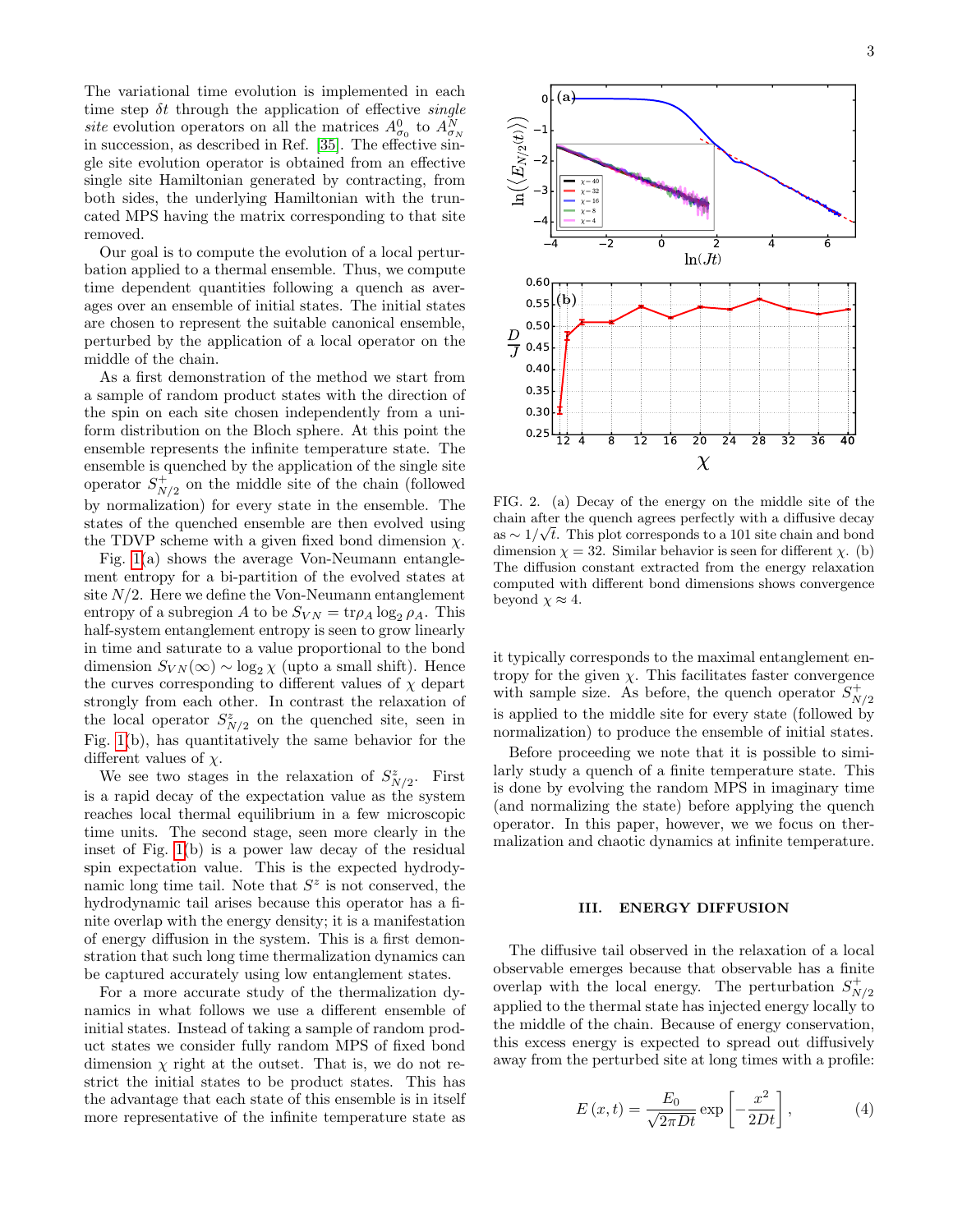where  $x$  is the distance from the middle site. This is indeed the behavior found in the calculations, which show, for all bond-dimensions, a decay of the energy of the middle site  $(x=0)$  as  $1/\sqrt{t}$ . Fig. [2\(](#page-2-0)a) depicts an example of the energy relaxation on the middle site, obtained from averaging over 1000 random initial MPS of bond-dimension  $\chi = 32$ . Note the separation of time scales between a fast decay to local equilibrium, which happens over a time of order  $J^{-1}$  and the slow hydrodynamic decay that sets in afterward. The diffusion constant extracted from the fit to Eq.  $(4)$  for  $x = 0$  is seen in Fig. [2\(](#page-2-0)b) for bond dimensions 1 through 40. The result shows rapid convergence with bond dimension for  $\chi \geq 4$ . Note that we gradually reduced the number of initial states averaged over as we increased the bond dimension. Specifically we used 6000 initial states for  $\chi = 1, 2$  and gradually went down to 500 initial states for  $\chi = 36, 40$ , where the calculations are most demanding. We note, however, that at high bond dimension the state to state fluctuations are much smaller and thus they require less averaging.

The errors in fitting the diffusion constant are estimated by the following procedure. We add simulated Gaussian noise to the average curve of  $E(x = 0, t)$  with an amplitude determined by the variance of the fluctuations in this quantity (over the distribution of initial states) and a correlation time of  $10/J$ . We fit the diffusion constant from an ensemble of such simulated noisy curves in order to assess the fit error.

#### IV. QUANTUM CHAOS

The emergence of hydrodynamic transport is closely linked to quantum chaos. Hydrodynamics can ensue only if the dynamics becomes effectively irreversible through the scrambling of information by chaos. Below we characterize the chaotic dynamics in our model.

As a first step we define a diagnostic of chaos which is convenient to compute with MPS. Classical chaos is characterized by exponential divergence of nearby phase space trajectories. Quantum wavefunctions cannot diverge from each other in the same way because the unitary evolution preserves distance in Hilbert space. Instead, let us consider states of a subsystem, described by the appropriate reduced density matrices. A measure of distance between these two reduced density matrices can diverge when the system as a whole is undergoing quantum unitary evolution similarly to the divergence of classical trajectories.

For concreteness consider the spin model [\(1\)](#page-1-1). For each state in the ensemble of initial conditions we compare the time-evolution of an unperturbed state denoted by  $|\psi_1\rangle$  with that of a state perturbed by a local unitary operator on the left edge (first site) of the chain  $|\psi_2\rangle =$  $S_0^x|\psi_1\rangle$ . Note that because the perturbation is unitary the two initial states  $|\psi_1\rangle$  and  $|\psi_2\rangle$  differ only locally. The perturbation does not alter correlations away from



<span id="page-3-1"></span>FIG. 3. Logarithm of the normalized average distance measure  $\delta^2$  as a function of space and time, obtained for  $\chi = 32$ . The colormap shows a ballistic propagation of the chaotic wave with a velocity  $v_B$  known as the "butterfly velocity". This is in contrast to the diffusive energy transport in the system. Also visible in the colormap is a broadening of the chaotic wave front. Further analysis shows this broadening to be diffusive (see Fig. [4](#page-4-0) below).

the perturbation site. The same would not be true if the perturbation was the nonunitary operator  $S^+$  we applied in the previous section to investigate the relaxation of local observables. The nonunitary operator immediately gives rise to a non local effect, which decays exponentially with a correlation length of order  $\log \chi$  away from the perturbation.

Both the perturbed and unperturbed copies of the initial state are evolved using the TDVP scheme. To assess the difference between these states we make bi-partitions of the chain at bonds located at increasing distances,  $x$ , from the left most bond. We then consider the reduced density matrices of the partition to the right of the bond at x,  $\rho_1^R(x,t)$  and  $\rho_2^R(x,t)$ , corresponding to the unperturbed and perturbed states respectively. As a measure of the distance between the two states we use the Frobenius norm of the difference between them:

<span id="page-3-0"></span>
$$
d^{2}(x,t) \equiv \text{tr}\left(\left[\rho_{1}^{R}(x,t) - \rho_{2}^{R}(x,t)\right]^{2}\right)
$$
 (5)

It is important that  $x < L/2$  to ensure that  $\rho_{1/2}^R$  represent the reduced states covering more than half the system. Reduced states corresponding to less than half the system are expected to approach a thermal density matrix independent of the initial condition. Hence such states do not significantly depart from each other (see appendix).

The distance measure  $d^2$  depends on the dimension of the effective Hilbert space to the right of the position  $x$ . In the TDVP scheme this dimension is bounded by the bond dimension used in the MPS description of the state. In order to draw comparisons between different bond dimension, we present results for a normalized version of the distance measure:

$$
\delta^{2}(x,t) = \frac{d^{2}(x,t)}{d^{2}(x,\infty)}
$$
\n(6)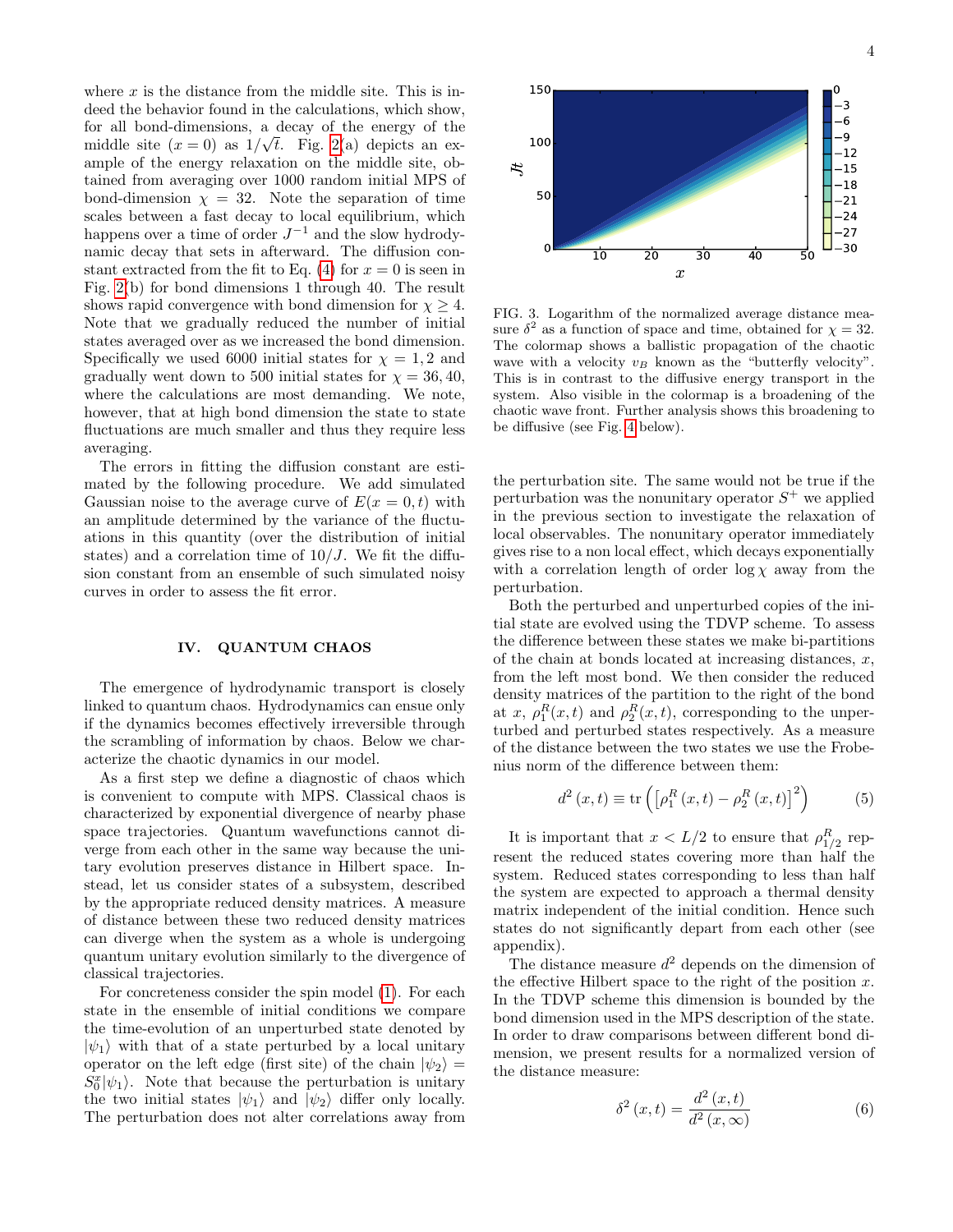

<span id="page-4-0"></span>FIG. 4. (a) Logarithm of the normalized average distance measure  $\delta^2$  as a function of the distance from the perturbation, at times  $10 \leq Jt \leq 100$  (in steps of  $\Delta Jt = 10$ ), obtained for  $\chi = 32$ . (b) Scaling collapse of the  $20 \leq Jt \leq 100$  curves corresponding to a ballistic diffusively-broadening wave-front: √  $(x - v_B t) / \sqrt{t}$ , with  $v_B = 0.295 Ja$ .

We note that the quantity  $d^2$  defined above in [\(5\)](#page-3-0) can be measured by interfering two copies of the time dependent quantum state [\[43\]](#page-6-28), using the experimental set-up developed to measure the second Renyi entropy in Ref. [\[44\]](#page-6-29). For example, to measure the overlap  $\text{tr}\left(\rho_1^R \rho_2^R\right)$  one would need to perturb only one of the two copies at  $t = 0$ , before interfering them at time  $t$  [\[45\]](#page-6-30).

Fig. [3](#page-3-1) shows a colormap of  $\ln \delta^2(x,t)$  obtained from averaging over 500 initial states with bond dimension  $\chi = 32$ . The region in which the distance measure grows appears to travel away from the perturbation with a constant velocity commonly referred to as the "butterfly velocity". As in the well known classical butterfly effect, the butterfly velocity quantifies how the effect of a small perturbation propagates to cause a big effect on a distant part of the system. In a classical chaotic system one expects the distance  $\delta$  between the perturbed and unperturbed states to grow exponentially as  $e^{\lambda t}$ , where  $\lambda$  is the Lyapunov exponent characterizing the chaos. In Fig. [3,](#page-3-1) the growth front of  $\ln \delta$  appears to broaden with the distance  $x$  (or time  $t$ ) from the source of the perturbation, which is inconsistent with having a single Lyapunov exponent for the system.

To better characterize the broadening of the front we first analyze constant time snapshots of it, i.e., we consider  $\ln \delta^2$  plotted as a function of x at different times as shown in Fig. [4\(](#page-4-0)a). In each plot we see how  $\delta^2$  grows



<span id="page-4-1"></span>FIG. 5. Logarithm of the normalized average distance measure  $\delta^2$  as a function of time, at distances  $x = 10, 20, 40$  from the perturbation. Here we compare results obtained for bond dimensions:  $\chi = 1, 2, 4, 8, 16, 32$ . (b) The logarithm of the effective Lyapunov exponent  $\lambda_L$  as a function of the logarithm of the distance  $x$  from the perturbation. The linear fit shows a power law decay  $1/x^2$  with  $z \approx 0.76$ .

from a small value at large distances that the front has not yet reached, to the asymptotic value of one at shorter distances. Rescaling the plots of Fig. [4\(](#page-4-0)a) brings out the self similarity of the growth front and characterizes how it broadens as it propagates. As a first step we shift the curves on the x axis by transforming  $x \rightarrow x - v_B t$ , where  $v_B$  is the butterfly velocity. Then, we rescale the x axis by  $\sqrt{t}$ , which collapses all the curves to a single curve. This scaling collapse implies diffusive broadening of the front as  $\Delta x \sim \sqrt{D_B t}$ , with  $D_B$  a diffusion constant describing the broadening of the chaotic front. The single fitting parameter in this scheme is the butterfly velocity, which we determine to be  $v_B = 0.295 Ja$ . Note that it is larger than the velocity implicit in the linear growth of the entanglement entropy  $v_E \equiv dS_{VN}/dt \approx 0.24Ja$  shown in Fig.  $1(a)$ . This is in agreement with the predictions of Refs. [\[10,](#page-6-3) [46\]](#page-6-31), which argued that the entanglement velocity, being constrained by strong sub-additivity, must be smaller than the speed of operator spreading. Note that the butterfly velocity that we measure is expected to approach the speed of operator spreading in the high temperature limit in which we work here [\[40\]](#page-6-25).

Fig. [5\(](#page-4-1)a) shows the growth of  $\delta^2$  with time at different distances x and for different bond dimensions. As also shown in the appendix through comparison to exact results, the calculations appear to be converged already for bond dimension of about  $\chi = 4$ . Crucially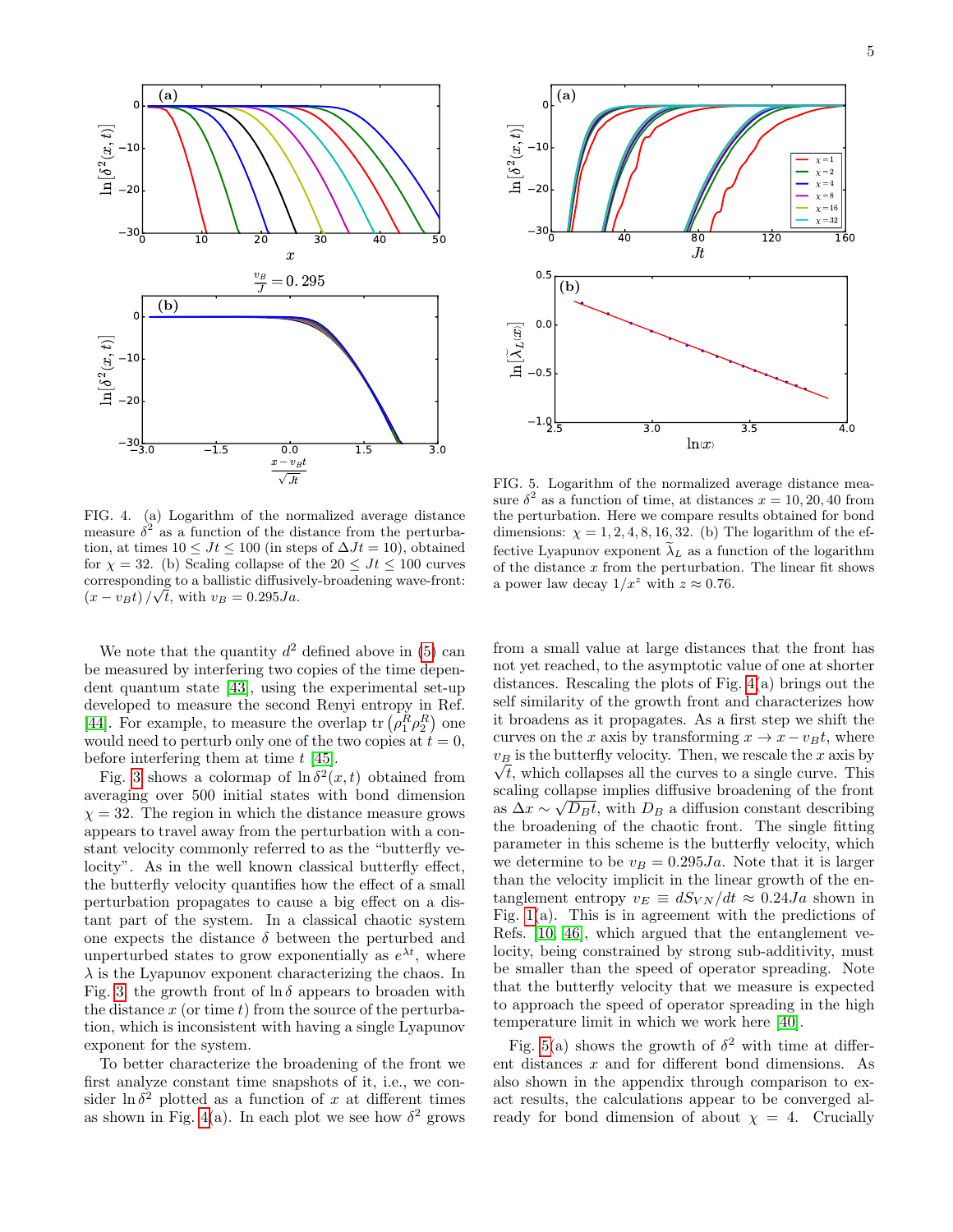we see that, due to the broadening of the chaotic front, the characteristic growth rate of  $\delta(x, t)$  decreases with the distance from the perturbation. Hence it cannot be described by a single Lyapunov exponent. To show this explicitly, we define an effective Lyapunov exponent at a distance x as the "initial" growth rate of  $\delta(x,t)$ :  $\lambda_L(x) \equiv \partial \ln \delta(x, t = t_0) / \partial t$ , where  $t_0$  is the time at which  $\delta^2(x, t_0)$  reaches a threshold value  $\delta_{th}^2$  above machine precision. The effective Lyapunov exponent defined with a threshold of  $\delta_{th}^2 = e^{-25}$  is plotted in Fig. [5\(](#page-4-1)b), showing an approximate power-law decrease with the distance  $x$ .

#### V. DISCUSSION

We have shown that calculations using the time dependent variational principle (TDVP) with matrix-product states (MPS) of low bond dimension can capture the essential long time dynamics of thermalizing (closed) quantum systems at high temperature. This runs contrary to the conventional wisdom that the rapid growth of entanglement entropy severely limits tensor network calculations at long times. Indeed hydrodynamic behavior is naturally obtained in our calculations, allowing to extract transport coefficients such as the energy diffusion constant. A crucial feature of TDVP in this context is that it satisfies energy conservation and other conservation rules. For this reason the emergence of hydrodynamic behavior is essentially guaranteed for any bond dimension. The correct transport coefficients and chaos parameters are obtained in spite of the truncation because at high temperature they are generated by quantum processes on a short scale that can be captured by MPS with low bond dimension. The accurate results obtained at very low bond dimension (even  $\chi = 2$ ) lends hope that this method may also be useful for computing the dynamics of systems in two or three dimensions.

It would be interesting to apply this method also to study the dynamics at finite temperature, especially in the vicinity of quantum critical points, where the system remains strongly coupled down to the lowest temperature. Calculations in this regime may allow to test conjectured quantum limits on transport as well as relations between transport and quantum chaos. A larger bond dimension may be needed to capture quantum entanglement over the growing thermal coherence length, making these calculations more demanding.

Besides transport and hydrodynamics, we showed that the method can be used to extract information on quantum chaos. Using a measure for the distance between reduced density matrices corresponding to the perturbed and unperturbed initial states we obtained the characteristics of the chaotic wave that precedes the emergence of hydrodynamics. We found that the chaotic front propagates ballistically with a "butterfly" velocity  $v_B$ , but at the same time broadens diffusively (i.e.,  $\delta x \propto \sqrt{t}$ ). Because the front broadens one cannot describe the chaos in terms of a single growth rate or Lyapunov exponent.

Indeed if we try to define a local Lyapunov exponent then its value is seen to fall off with the distance from the perturbation. The chaotic properties we found are consistent with recent analysis of an effective model for a spin chain evolved with random unitary gates [\[41,](#page-6-26) [42\]](#page-6-27). It would be interesting to compare these results directly with a TDVP approximation of the time dependence generated by the random unitaries as well as more realistic non conserving dynamics generated, for example, by a Floquet drive.

The rapid convergence of the chaos parameters with increasing bond dimension raises interesting questions concerning the crossover from classical to quantum chaos. For low bond dimension the TDVP constitutes nonlinear classical dynamics of almost local variables. The emergence of chaos is then governed by the nonlinearity. On the other hand at the largest possible bond dimension the TDVP gives the exact many-body quantum dynamics, which is linear. This can still be viewed as classical Hamiltonian dynamics but in an enormous space of highly non-local variables. In this limit the chaotic dynamics is a result of coarse graining this huge space. It is reasonable to expect that the thermal coherence length provides a natural coarse graining scale on which it is possible to describe quantum chaos using non-linear classical equations.

Another interesting application of the method is to study the many-body localization transition at infinite temperature by approaching it from the thermal regime. In this case the calculation will become more demanding because of the need to capture the entanglement in the rare insulating inclusions (Griffith regions). The size of such regions,  $l_G$ , grows together with the diverging correlation length,  $\xi$  as  $l_G \sim \xi \log(L/a)$  on approaching the MBL critical point [\[47,](#page-6-32) [48\]](#page-6-33).

Before closing we comment on two recent preprints posted after the appearance of the first version of our paper. In one paper, White et al. [\[49\]](#page-6-34) introduced a method to compute the time evolution of a mixed state (density matrix) using a new truncation scheme that retains exact information on local operators. An important difference from our method is that the density matrix truncation leads to irreversible time evolution. Another recent paper gave further justification to the method we present here based on the representability of thermal density matrices with convex combinations of matrix product states [\[50\]](#page-6-35).

## VI. ACKNOWLEDGEMENTS

This work has benefited from stimulating discussions with Erez Berg, Xiao Chen, Mark Fischer, Andrew Green, Markus Greiner, Curt von Keyserlingk, Roger Mong, Anatoli Polkovnikov, Shivaji Sondhi and Mike Zaletel. We thank Ashley Milsted for discussions on the implementation of TDVP and for sharing his code "evoMPS" [\[51\]](#page-6-36). This research was supported in part by the ERC synergy grant UQUAM (EA and EL), Re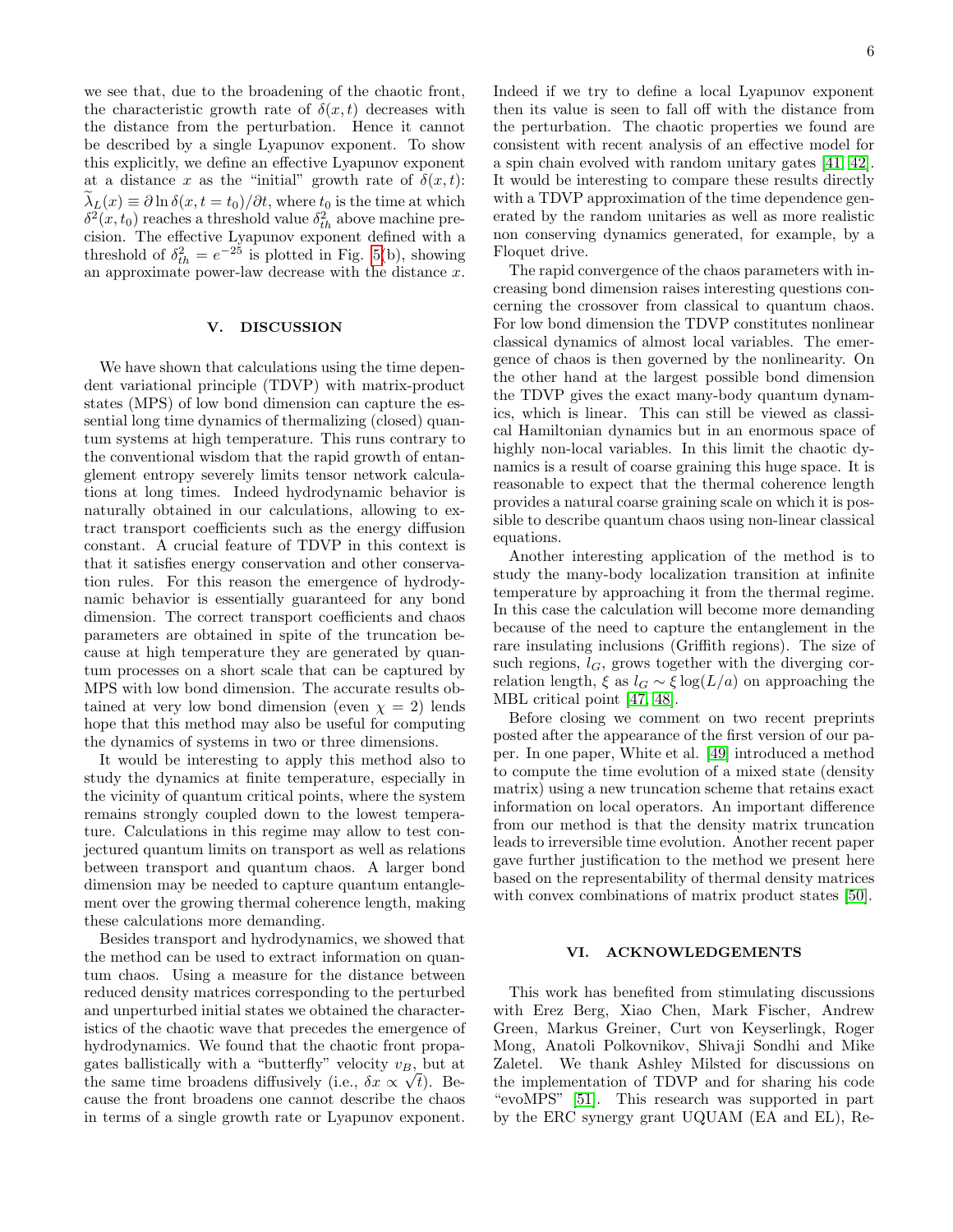search Unit FOR 1807 through grants no. PO 1370/2-1, by the ERC starting grant QUANT MATT no. 679722, and the National Science Foundation under Grant No.

NSF PHY-1125915. EA Acknowledges support from the Gyorgy Chair of Physics at the University of California Berkeley.

- <span id="page-6-0"></span>[1] L. Sadler, J. Higbie, S. Leslie, M. Vengalattore, and D. Stamper-Kurn, Nature 443, 312 (2006).
- [2] T. Kinoshita, T. Wenger, and D. S. Weiss, Nature 440, 900 (2006).
- [3] N. Strohmaier, D. Greif, R. Jördens, L. Tarruell, H. Moritz, T. Esslinger, R. Sensarma, D. Pekker, E. Altman, and E. Demler, [Phys. Rev. Lett.](http://dx.doi.org/ 10.1103/PhysRevLett.104.080401) 104, 080401 [\(2010\).](http://dx.doi.org/ 10.1103/PhysRevLett.104.080401)
- [4] M. Gring, M. Kuhnert, T. Langen, T. Kitagawa, B. Rauer, M. Schreitl, I. Mazets, D. A. Smith, E. Demler, and J. Schmiedmayer, Science 337, 1318 (2012).
- [5] M. Schreiber, S. S. Hodgman, P. Bordia, H. P. Lüschen, M. H. Fischer, R. Vosk, E. Altman, U. Schneider, and I. Bloch, Science 349, 842 (2015).
- <span id="page-6-1"></span>[6] H. P. L¨uschen, P. Bordia, S. Scherg, F. Alet, E. Altman, U. Schneider, and I. Bloch, arXiv preprint [arXiv:1612.07173](http://arxiv.org/abs/1612.07173) (2016).
- <span id="page-6-2"></span>[7] P. K. Kovtun, D. T. Son, and A. O. Starinets, [Phys.](http://dx.doi.org/10.1103/PhysRevLett.94.111601) Rev. Lett. 94[, 111601 \(2005\).](http://dx.doi.org/10.1103/PhysRevLett.94.111601)
- [8] S. A. Hartnoll, Nature Physics 11, 54 (2015).
- [9] J. Maldacena, S. H. Shenker, and D. Stanford, [Journal](http://dx.doi.org/10.1007/JHEP08(2016)106) [of High Energy Physics](http://dx.doi.org/10.1007/JHEP08(2016)106) 2016, 1 (2016).
- <span id="page-6-3"></span>[10] M. Mezei and D. Stanford, [Journal of High Energy](http://dx.doi.org/10.1007/JHEP05(2017)065) Physics 2017[, 65 \(2017\).](http://dx.doi.org/10.1007/JHEP05(2017)065)
- <span id="page-6-4"></span>[11] S. Sachdev and J. Ye, [Phys. Rev. Lett.](http://dx.doi.org/10.1103/PhysRevLett.70.3339) 70, 3339 (1993).
- [12] A. Kitaev, [Talks at KITP, April 7, 2015 and May 27,](http://online.kitp.ucsb.edu/online/entangled15/kitaev/,http: //online.kitp.ucsb.edu/online/entangled15/kitaev2/) [2015 .](http://online.kitp.ucsb.edu/online/entangled15/kitaev/,http: //online.kitp.ucsb.edu/online/entangled15/kitaev2/)
- [13] J. Maldacena and D. Stanford, [Phys. Rev. D](http://dx.doi.org/10.1103/PhysRevD.94.106002) 94, 106002 [\(2016\).](http://dx.doi.org/10.1103/PhysRevD.94.106002)
- [14] Y. Gu, X.-L. Qi, and D. Stanford, [Journal of High En](http://dx.doi.org/10.1007/JHEP05(2017)125)[ergy Physics](http://dx.doi.org/10.1007/JHEP05(2017)125) 2017, 125 (2017).
- <span id="page-6-5"></span>[15] R. A. Davison, W. Fu, A. Georges, Y. Gu, K. Jensen, and S. Sachdev, Phys. Rev. B 95[, 155131 \(2017\).](http://dx.doi.org/ 10.1103/PhysRevB.95.155131)
- <span id="page-6-6"></span>[16] M. Blake, [Phys. Rev. Lett.](http://dx.doi.org/10.1103/PhysRevLett.117.091601) **117**, 091601 (2016).
- <span id="page-6-7"></span>[17] V. Oganesyan and D. A. Huse, Physical Review B 75, 155111 (2007).
- [18] M. Rigol, V. Dunjko, and M. Olshanii, Nature 452, 854 (2008).
- [19] Y. Bar Lev, G. Cohen, and D. R. Reichman, [Phys. Rev.](http://dx.doi.org/10.1103/PhysRevLett.114.100601) Lett. 114[, 100601 \(2015\).](http://dx.doi.org/10.1103/PhysRevLett.114.100601)
- [20] K. Agarwal, S. Gopalakrishnan, M. Knap, M. Müller, and E. Demler, Physical review letters 114, 160401 (2015).
- <span id="page-6-8"></span>[21] W. Fu and S. Sachdev, Phys. Rev. B 94[, 035135 \(2016\).](http://dx.doi.org/10.1103/PhysRevB.94.035135)
- <span id="page-6-9"></span>[22] S. R. White, [Phys. Rev. Lett.](http://dx.doi.org/10.1103/PhysRevLett.69.2863) 69, 2863 (1992).
- <span id="page-6-10"></span>[23] T. c. v. Prosen and M. Znidarič, [Phys. Rev. E](http://dx.doi.org/ 10.1103/PhysRevE.75.015202) **75**, 015202 [\(2007\).](http://dx.doi.org/ 10.1103/PhysRevE.75.015202)
- <span id="page-6-14"></span>[24] M. C. Bañuls, M. B. Hastings, F. Verstraete, and J. I. Cirac, Physical review letters 102, 240603 (2009).
- [25] P. Zanardi, Phys. Rev. A 63[, 040304 \(2001\).](http://dx.doi.org/10.1103/PhysRevA.63.040304)
- <span id="page-6-11"></span>[26] J. Dubail, [Journal of Physics A: Mathematical and The](http://stacks.iop.org/1751-8121/50/i=23/a=234001)oretical 50[, 234001 \(2017\).](http://stacks.iop.org/1751-8121/50/i=23/a=234001)
- <span id="page-6-12"></span>[27] A. E. Feiguin and S. R. White, [Phys. Rev. B](http://dx.doi.org/10.1103/PhysRevB.72.220401) 72, 220401  $(2005).$
- [28] T. Barthel, U. Schollwöck, and S. R. White, [Phys. Rev.](http://dx.doi.org/10.1103/PhysRevB.79.245101) B 79[, 245101 \(2009\).](http://dx.doi.org/10.1103/PhysRevB.79.245101)
- <span id="page-6-15"></span>[29] C. Karrasch, J. Bardarson, and J. Moore, Physical review letters 108, 227206 (2012).
- <span id="page-6-13"></span>[30] C. Karrasch, J. Bardarson, and J. Moore, New Journal of Physics 15, 083031 (2013).
- <span id="page-6-16"></span>[31] P. A. Dirac, in *Mathematical Proceedings of the Cam*bridge Philosophical Society, Vol. 26 (Cambridge Univ Press, 1930) pp. 376–385.
- <span id="page-6-17"></span>[32] R. Jackiw and A. Kerman, Physics Letters A 71, 158 (1979).
- <span id="page-6-18"></span>[33] M. Fannes, B. Nachtergaele, and R. W. Werner, [Com](http://dx.doi.org/10.1007/BF02099178)[mun. Math. Phys.](http://dx.doi.org/10.1007/BF02099178) 144, 443 (1992).
- <span id="page-6-19"></span>[34] J. Haegeman, J. I. Cirac, T. J. Osborne, I. Pižorn, H. Verschelde, and F. Verstraete, [Phys. Rev. Lett.](http://dx.doi.org/10.1103/PhysRevLett.107.070601) 107, 070601 [\(2011\).](http://dx.doi.org/10.1103/PhysRevLett.107.070601)
- <span id="page-6-20"></span>[35] J. Haegeman, C. Lubich, I. Oseledets, B. Vandereycken, and F. Verstraete, Phys. Rev. B 94[, 165116 \(2016\).](http://dx.doi.org/ 10.1103/PhysRevB.94.165116)
- <span id="page-6-21"></span>[36] K. Ueda, C. Jin, N. Shibata, Y. Hieida, and T. Nishino, [arXiv:cond-mat/0612480.](http://arxiv.org/abs/arXiv:cond-mat/0612480)
- <span id="page-6-22"></span>[37] J. M. Kinder, C. C. Ralph, and G. Kin-Lic Chan, [arXiv:1103.2155.](http://arxiv.org/abs/1103.2155)
- <span id="page-6-23"></span>[38] G. Vidal, [Phys. Rev. Lett.](http://dx.doi.org/10.1103/PhysRevLett.91.147902) **91**, 147902 (2003).
- <span id="page-6-24"></span>[39] M. C. Bañuls, J. I. Cirac, and M. B. Hastings, [Phys.](http://dx.doi.org/10.1103/PhysRevLett.106.050405) Rev. Lett. 106[, 050405 \(2011\).](http://dx.doi.org/10.1103/PhysRevLett.106.050405)
- <span id="page-6-25"></span>[40] D. A. Roberts, D. Stanford, and L. Susskind, [Journal of](http://dx.doi.org/10.1007/JHEP03(2015)051) [High Energy Physics](http://dx.doi.org/10.1007/JHEP03(2015)051) 2015, 51 (2015).
- <span id="page-6-26"></span>[41] C. von Keyserlingk, T. Rakovszky, F. Pollmann, and S. Sondhi, [arXiv:1705.08910.](http://arxiv.org/abs/1705.08910)
- <span id="page-6-27"></span>[42] A. Nahum, J. Ruhman, and D. A. Huse, [arXiv:1705.10364.](http://arxiv.org/abs/1705.10364)
- <span id="page-6-28"></span>[43] A. J. Daley, H. Pichler, J. Schachenmayer, and P. Zoller, [Phys. Rev. Lett.](http://dx.doi.org/10.1103/PhysRevLett.109.020505) 109, 020505 (2012).
- <span id="page-6-29"></span>[44] R. Islam, R. Ma, P. M. Preiss, M. Eric Tai, A. Lukin, M. Rispoli, and M. Greiner, Nature 528[, 77 \(2015\).](http://dx.doi.org/10.1038/nature15750)
- <span id="page-6-30"></span>[45] We thank Markus Greiner for pointing out this possibility.
- <span id="page-6-31"></span>[46] A. Nahum, J. Ruhman, S. Vijay, and J. Haah, [arXiv:1608.06950 \[cond-mat.stat-mech\].](http://arxiv.org/abs/1608.06950)
- <span id="page-6-32"></span>[47] R. Vosk, D. A. Huse, and E. Altman, [Phys. Rev. X](http://dx.doi.org/10.1103/PhysRevX.5.031032) 5, [031032 \(2015\).](http://dx.doi.org/10.1103/PhysRevX.5.031032)
- <span id="page-6-33"></span>[48] A. C. Potter, R. Vasseur, and S. A. Parameswaran, [Phys.](http://dx.doi.org/10.1103/PhysRevX.5.031033) Rev. X 5[, 031033 \(2015\).](http://dx.doi.org/10.1103/PhysRevX.5.031033)
- <span id="page-6-34"></span>[49] C. D. White, M. Zaletel, R. S. K. Mong, and G. Refael, [arXiv:1707.01506.](http://arxiv.org/abs/1707.01506)
- <span id="page-6-35"></span>[50] M. Berta, F. G. S. L. Brandao, J. Haegeman, V. B. Scholz, and F. Verstraete, [arXiv:1709.07423.](http://arxiv.org/abs/1709.07423)
- <span id="page-6-36"></span>[51] [https://github.com/amilsted/evoMPS .](https://github.com/amilsted/evoMPS)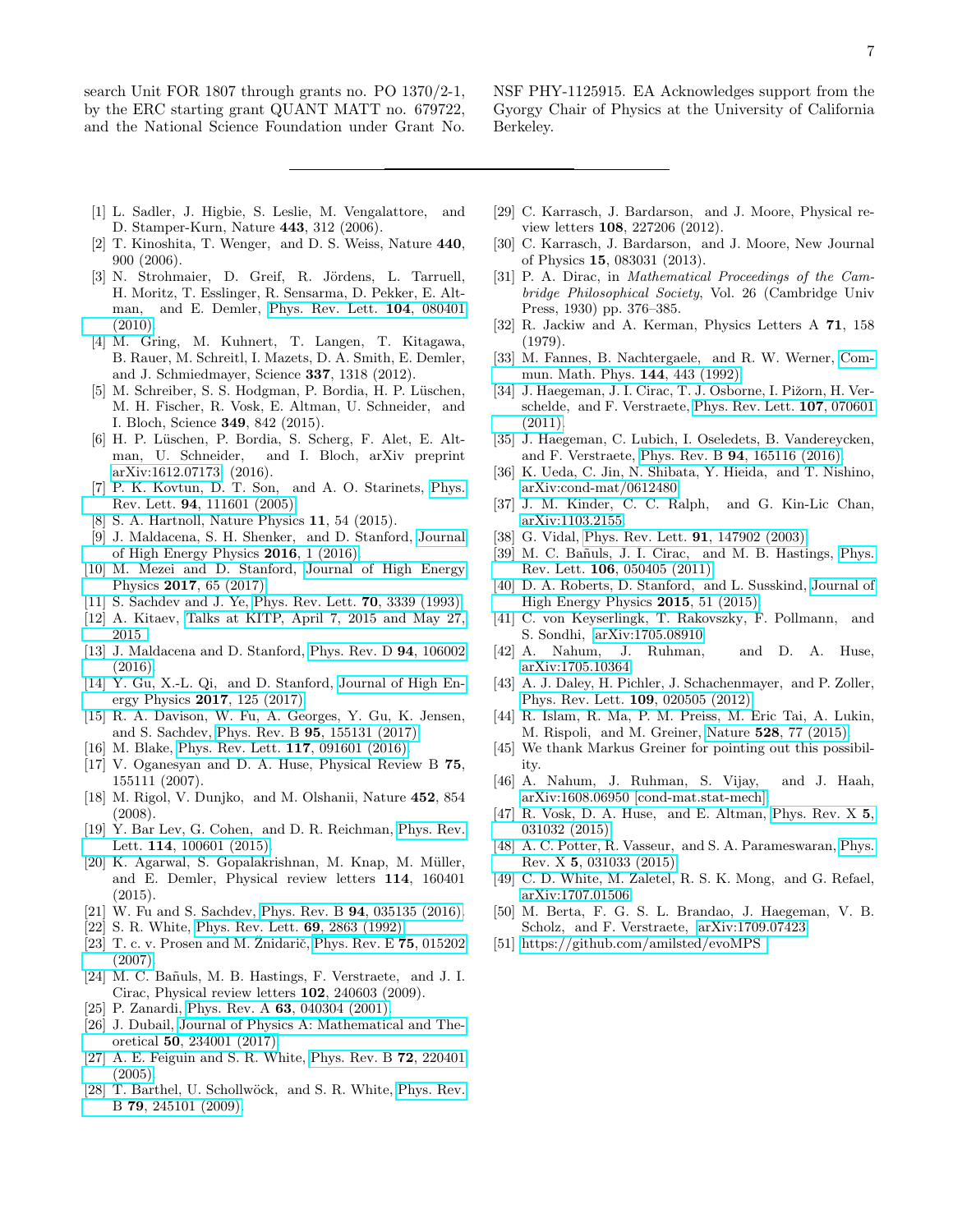# Appendix A: Distance measures between two variational states

Let  $|\psi_1(0)\rangle$  be a representative state in the ensemble of initial conditions. This state is perturbed by a unitary operator localized at the left edge of the system to give  $|\psi_2(0)\rangle = S_0^x |\psi_1(0)\rangle$ . We want to compare the time evolution of the perturbed state  $|\psi_2(t)\rangle$  to that of the unperturbed state  $|\psi_1(t)\rangle$ . To this end we compute a measure of distance between the two reduced density matrices  $\rho_1(x,t)$  and  $\rho_2(x,t)$  that are obtained from the above states by tracing out the first  $x$  sites of the spin chain.

The reduced density matrices can be written explicitly using the Schmidt decomposition of the states:

$$
\begin{aligned} \left| \psi_{\alpha}(t) \right\rangle &= \sum_{i=1}^{r(x,t)} \lambda_{\alpha,i}(x,t) \left| \psi_{\alpha,i}^{L}(x,t) \right\rangle \left| \psi_{\alpha,i}^{R}(x,t) \right\rangle \\ \rho_{\alpha}^{R}(x,t) &= \sum_{i=1}^{r(x,t)} \lambda_{\alpha,i}^{2}(x,t) \left| \psi_{\alpha,i}^{R}(x,t) \right\rangle \left\langle \psi_{\alpha,i}^{R}(x,t) \right| \end{aligned} \tag{A1}
$$

where  $\alpha = 1, 2$ . The superscripts L, R refer to the left and right Schmidt states respectively. Here  $r(x)$  is the Schmidt rank of the state and  $\lambda_{\alpha,i}(x)$  are the Schmidt values. If  $|\psi_{\alpha}\rangle$  is taken to be an unconstrained random state then the Schmidt rank depends on the distance as  $r(x) = min(2^x, 2^{N-x}).$  Note that the second number in the brackets,  $D(x) \equiv 2^{N-x}$  is the dimension of the Hilbert space of the right partition. Thus we always have  $D(x) \geq r(x)$ . If we constrain the evolution (e.g., by using TDVP) to matrix product states with bond dimension  $\chi$ then  $r(x) = min(2^x, 2^{N-x}, \chi)$ .

We are now ready to estimate the Frobenius measure of the distance between the two reduced density matrices:

$$
d^{2}(x,t) = \text{tr}[(\rho_{1}^{R}(x,t) - \rho_{2}^{R}(x,t))^{2}].
$$
 (A2)

Later we will also consider normalized distance measures.

Because the initial states were chosen randomly they would generically have close to the highest possible entanglement, i.e.,  $\lambda_{\alpha i}(x,t) \approx 1/\sqrt{r(x,t)}$ . The purity of the reduced density matrices with these Schmidt values is:

<span id="page-7-0"></span>
$$
\text{tr}[\rho^R_{\alpha}(x,t)^2] = \sum_{i=1}^{r(x)} \lambda(x,t)^4_{\alpha,i} \approx \sum_{i=1}^r \frac{1}{r^2} \approx 1/r(x). \quad (A3)
$$

In order to estimate the distance measure, we also need to assess the overlap between the two distinct density matrices:

$$
\text{tr}[\rho_1^R(x,t)\rho_2^R(x,t)] = \sum_{i,j=1}^r \lambda_{1,i}^2 \lambda_{2,j}^2 |\langle \psi_{1,i}^R(x,t) | \psi_{2,j}^R(x,t) \rangle|^2 \approx \frac{1}{r(x)^2} \sum_{i,j=1}^r |\langle \psi_{1,i}^R(x,t) | \psi_{2,j}^R(x,t) \rangle|^2. \tag{A4}
$$

At early time, before the perturbation can affect the right partition, the right Schmidt bases corresponding to the two states are identical and we must have  $\langle \psi_{1,i}^R(x,t) | \psi_{2,j}^R(x,t) \rangle = \delta_{ij}$ . Therefore, in early times the cross term is 1 and it exactly cancels the purities [\(A3\)](#page-7-0) to give  $d^2(x,t) = 0$ . On the other hand, at very late times the perturbed and unperturbed states are expected to evolve into essentially uncorrelated random states in the Hilbert space. In this case the Schmidt states are also uncorrelated and we should have  $|\langle \psi_{1,i}^R(x,t)|\psi_{2,j}^R(x,t)\rangle|^2 \approx$  $1/D(x)$ . The distance measure  $d^2(x,t)$  is expected to approach

<span id="page-7-1"></span>
$$
d^2(x,\infty) \approx \frac{2}{r(x)} - \frac{2}{D(x)}.\tag{A5}
$$

Note that as long as the right partition is larger than half the system, i.e.  $x < N/2$ , then  $r(x) < D(x) = 2^{N-x}$ . This implies that the late time distance measure  $d^2(x,\infty)$ is non vanishing in this case both for the exact evolution  $(r(x) = 2<sup>x</sup>)$  and for the variational time evolution (for which  $r(x) \leq \chi$ ). On the other hand, when the right partition is smaller than half the system, i.e.  $x > N/2$ , there is a dramatic difference between the variational and exact result. In the variational evolution  $r(x) = \chi < D(x)$ also for  $x > N/2$ , leading to  $d^2(x > N/2, \infty) > 0$ . Under the exact evolution, on the other hand,  $r(x) = D(x)$ for  $x > N/2$  and the above calculation yields a vanishing result for  $d^2(x > N/2, \infty)$ . This can be understood physically as a consequence of thermalization. Under generic time evolution both states  $|\psi_1(t)\rangle$  and  $|\psi_2(t)\rangle$  become uncorrelated micro-states that represent the same thermal macro-state. They become indistinguishable to any sufficiently local measurement. The reduced density matrices of sub-regions smaller than half the system then approach the same thermal density matrix for both systems.

It is convenient to work with a normalized distance measure, which approaches unity at long times. One possible choice is the normalization used in the main text  $\delta^2(x,t) = d^2(x,t)/d^2(x,\infty)$ . Another sensible normalization is the following

$$
\underline{d}^{2}(x,t) = \frac{\text{tr}[(\rho_{1}^{R}(x,t) - \rho_{2}^{R}(x,t))^{2}]}{\text{tr}[\rho_{1}^{R}(x,t)^{2}] + \text{tr}[\rho_{2}^{R}(x,t)^{2}]} \n= 1 - \frac{2\text{tr}\rho_{1}^{R}(x,t)\rho_{2}^{R}(x,t)}{\text{tr}[\rho_{1}^{R}(x,t)^{2}] + \text{tr}[\rho_{2}^{R}(x,t)^{2}]}.
$$
\n(A6)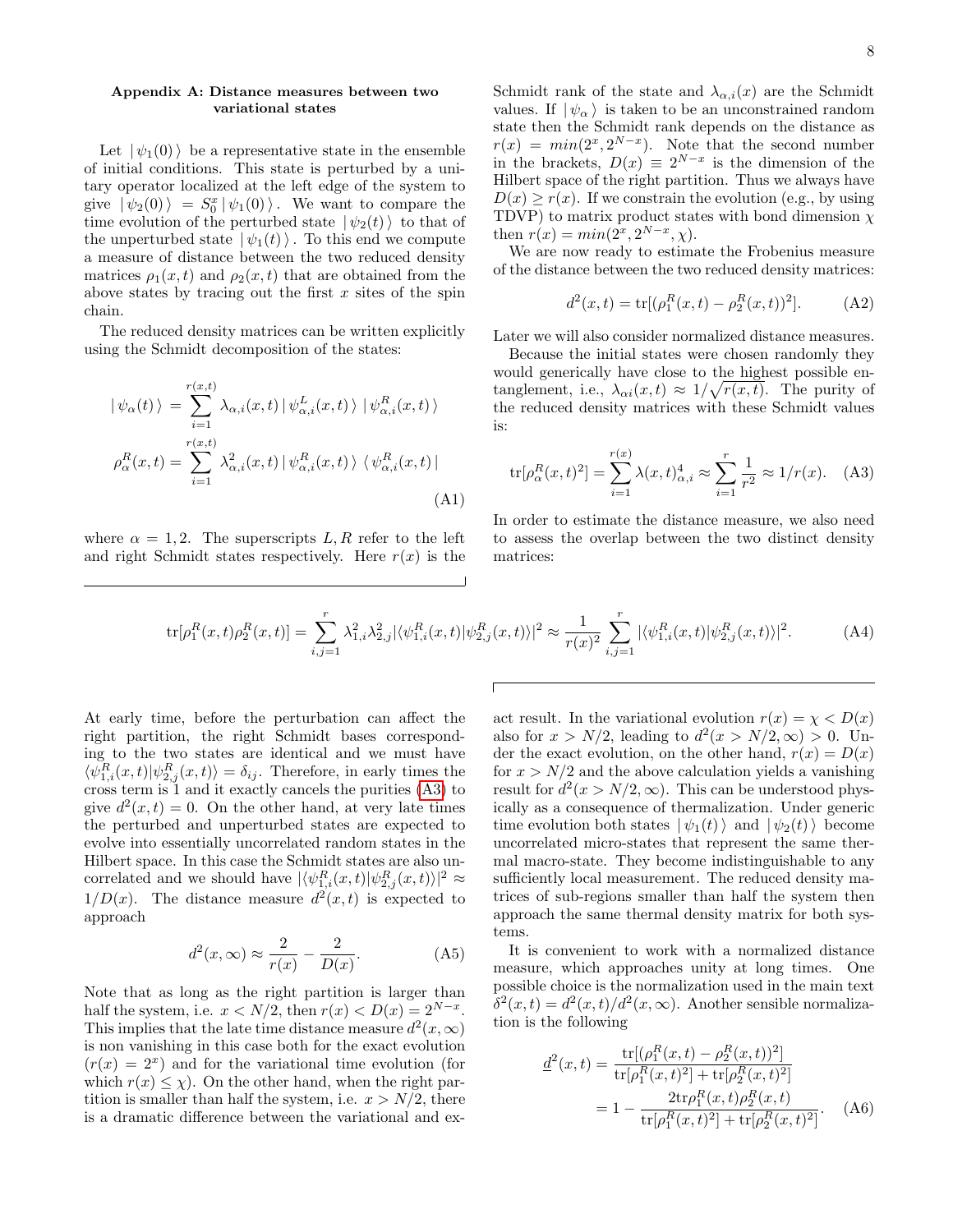



<span id="page-8-1"></span>FIG. 7. Comparison between TDVP and exact calculation for the chaos indicator in a small system of 20 sites. The un-normalized distance  $\ln d^2(x,t)$  is plotted as a function of the distance from the perturbation, at times  $Jt =$ 0.04, 0.32, 1, 3, 5, 10. For each time we show the curves corresponding to TDVP calculations with varying  $\chi$  and the exact time-evolution.

<span id="page-8-0"></span>FIG. 6. Comparison between TDVP and exact calculation for energy relaxation after a local quench in a small system of 15 sites. (a) The same interaction parameters as in the main text  $\{J, h_x, h_z\} = \{4, 1, -2.1\}$ . (b) Modified interaction parameters to obtain faster emergence of diffusive relaxation:  $\{J, h_x, h_z\} = \{4, 4.5225, 3.545\}$ 

When the states become uncorrelated at long times, this measure of the distance between them approaches  $\underline{d}^2(x,\infty) \approx 1-r(x)/D(x)$ . For the case of interest to us, i.e.  $x < N/2$  the limiting value is therefore very close to unity because  $D(x) \gg r(x)$  whether the Schmidt rank is restricted to to  $\chi$  as in the variational approach or unrestricted as in the exact evolution. On the other hand, for  $x > N/2$  the distance measure  $\underline{d}^2(x,\infty)$  vanishes similarly to the unnormalized measure  $d^2(x,\infty)$  if the system is undergoing the exact, or unrestricted evolution, while it is remains close to unity in the variational evolution, which restricts  $r(x) < \chi$ .

As mentioned above, we are interested in the case  $x <$  $N/2$ . In this range the result of the TDVP calculations are found to be essentially the same for the two distance measures  $\delta^2(x,t)$  and  $\underline{d}^2(x,\infty)$ .

## Appendix B: Comparison of TDVP to the exact time evolution in a small system

In the main text we have shown convergence of the results with increasing bond dimension already at small values of  $\chi \approx 4$ . To further support this convergence we turn to a small system of 15 ( $N = 14$ ) or 20 ( $N = 19$ ) sites, where exact results are readily obtained. Below we compare the exact results to TDVP calculations with varying bond dimension  $\chi$ . We perform these tests for the two quench

schemes considered above. First we consider relaxation of local observables following a non unitary perturbation  $S_{N/2}^+$  applied in the middle of the chain. Second, we consider the propagation of the chaotic front in the small system after application of a unitary perturbation to the left edge of the system.

Fig. [6](#page-8-0) shows the relaxation of the local energy density after the nonunitary perturbation is applied to the middle of a 15 site chain. For the parameters used in the main text of the paper this system is too small to reach the diffusive regime, as seen in panel (a) of that figure. Nevertheless, TDVP with  $\chi = 16$ , which is much smaller than the full Hilbert space ( $\chi = 128$ ), shows very good agreement with the exact result (up to finite size effects). We can change the model parameters to the optimized values  $\{J, h_x, h_z\} = \{4, 4.5225, 3.545\}$  in order to obtain diffusive relaxation already at shorter times, which can be seen even in a system with 15 sites. The exact result for the energy relaxation following a local quench in this system is shown in Fig. [6\(](#page-8-0)b). Again we see excellent convergence with the bond dimension  $\chi$ .

Turning to chaos, Fig. [7](#page-8-1) shows  $\ln d^2(x,t)$  (the unnormalized distance measure) calculated both with exact time-evolution and using TDVP with various values of  $\chi$  (note that for 20 sites  $\chi = 1024$  is needed to get the exact time evolution). It is clear from these results that good convergence is achieved already at  $\chi \approx 4$ . At larger values of  $\chi$  the difference between the calculations for different bond dimension show up only in the saturation value  $d^2(x,\infty)$ , which is expected to behave as  $d^2(N/2,\infty) \sim 1/\chi$  according to Eq. [\(A5\)](#page-7-1).